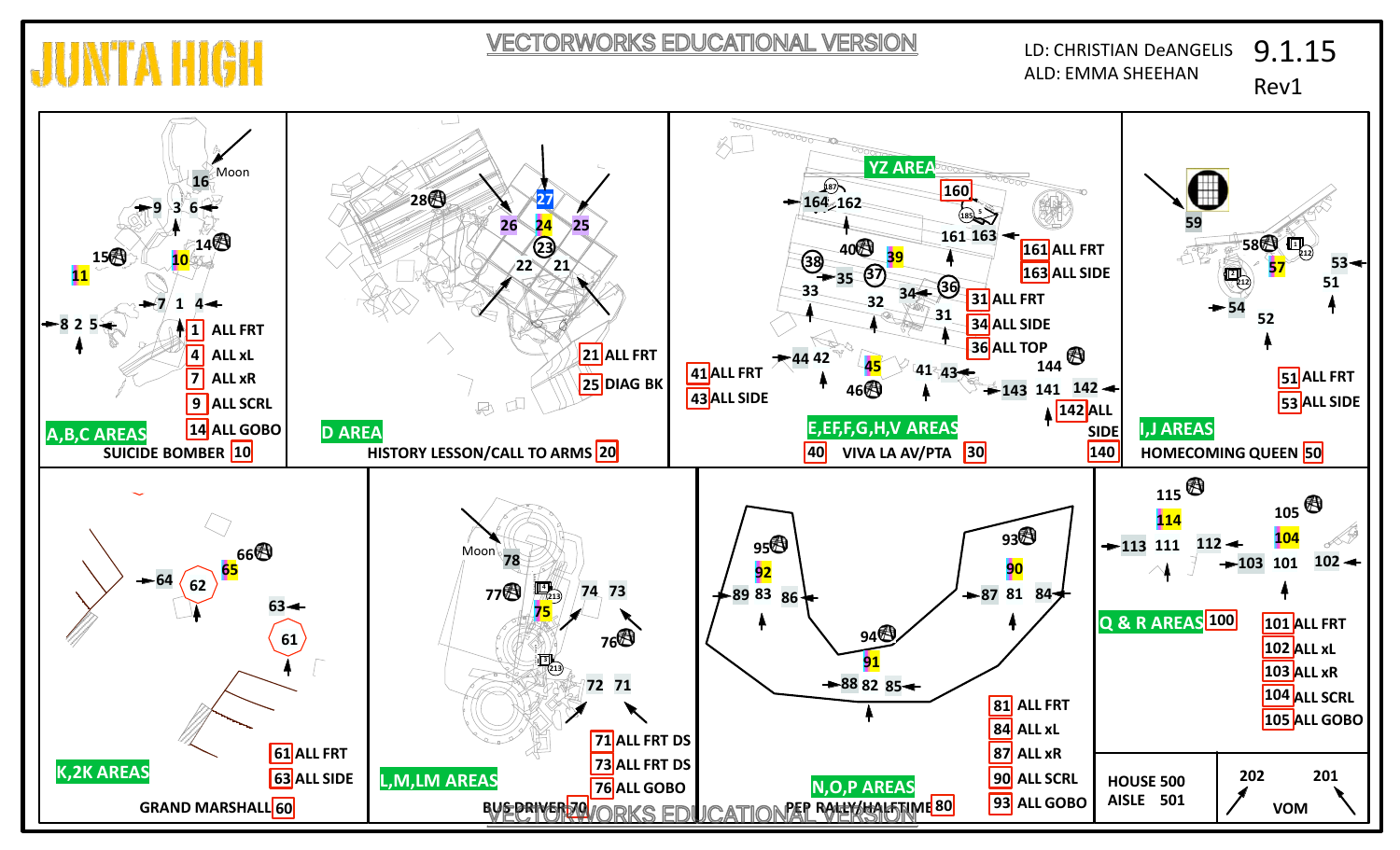## **JUNTA HIG**

VECTORWORKS EDUCATIONAL VERSION

LD: CHRISTIAN DeANGELIS ALD: EMMA SHEEHAN 9.1.15 Rev1

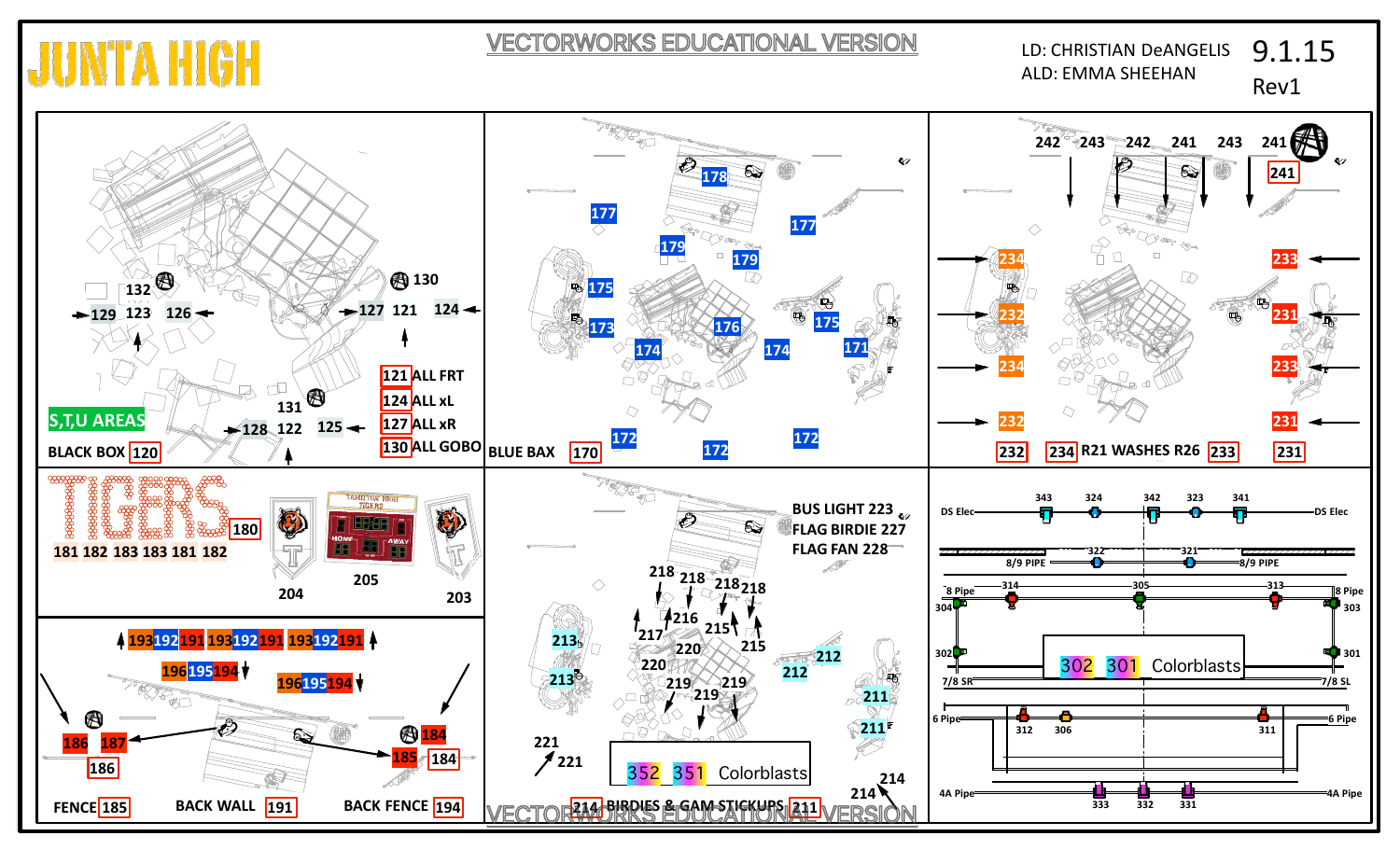